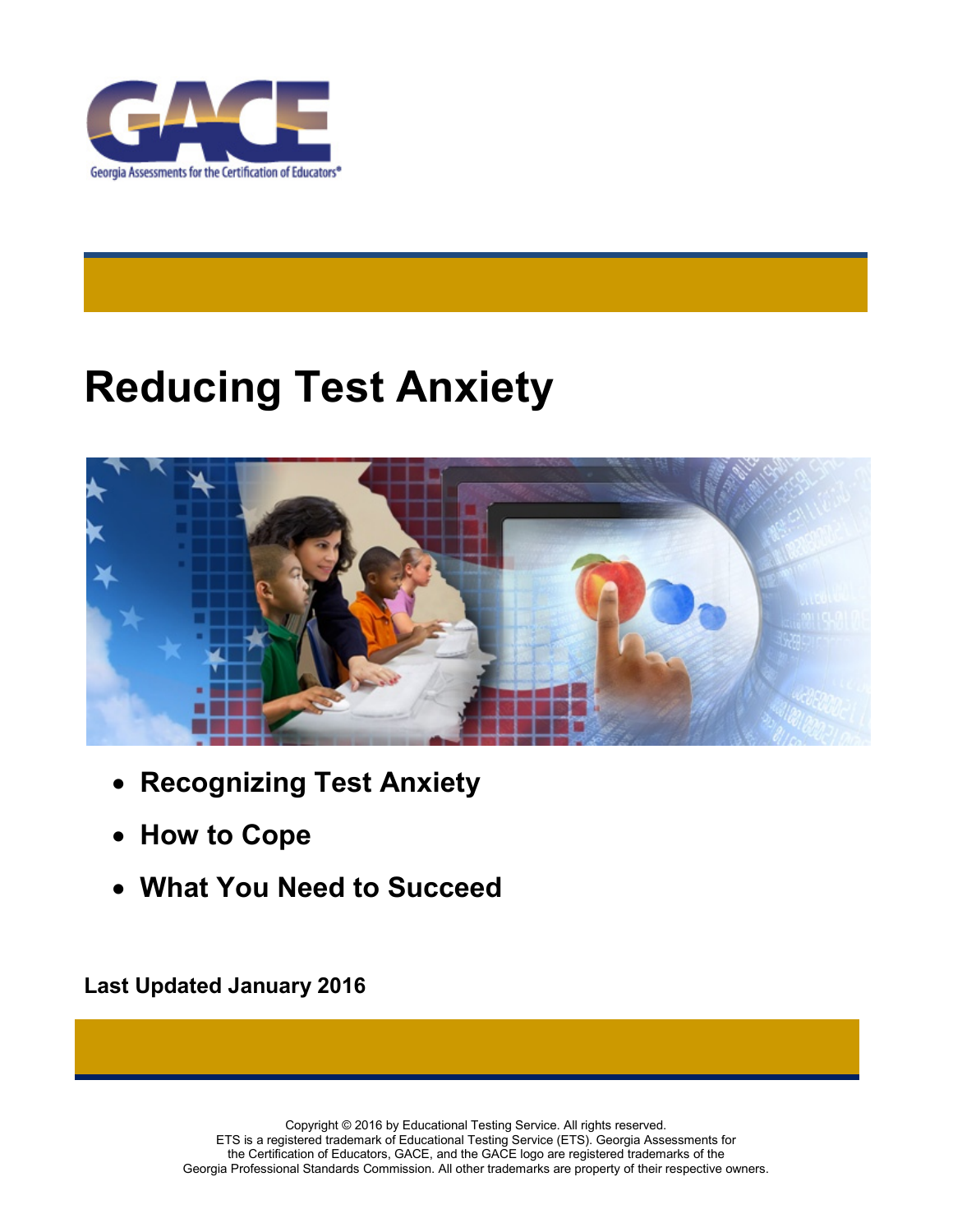# **Introduction**

So you want to become a teacher, a school counselor or psychologist, a paraprofessional, or even add a field to your teaching certificate. You have discovered that in order to get a certificate or be hired in Georgia, you'll have to take a GACE® assessment. You start asking people about their experiences. Are the tests really hard? How should I prepare? What if I'm so nervous I forget everything!

This guide provides practical help for people who suffer from test anxiety. Designed specifically for GACE test takers, but useful to anyone who has to take tests, this guide reviews the major causes of test anxiety and offers practical advice for how to counter each one. Recognizing the symptoms of test anxiety is the first critical step, and this guide helps you evaluate your own warning signs. From how to organize your study schedule to how to tune out distractions at the test center, these strategies will help you in your efforts to get the score you deserve!

It's perfectly normal to feel anxious about taking a test. But there are a few things you should know up front.

#### *Don't Believe the Rumors You Hear*

Whether or not you've heard that the assessments are easy or hard, one thing is certain: You must learn for yourself what the assessment you need to take covers; then you can decide how well you know this content and thus how much studying and review you will need to do before taking the assessment. This guide is designed to dispel some of the myths about taking the assessments and to help you find the correct information you need.

#### *Don't Waste Time on "Beat the Test" Strategies*

There are a number of generic test-prep books and classes out there that advertise "short-cuts" for studying, such as methods for finding the answers to selected-response questions or "secrets" for fooling essay raters into giving you a high score. But the truth is, you can't trick your way to a high score. The best use of your study time is to make sure you know what is covered on the assessment and to review topics you don't know very well. Spending valuable time during testing trying to uncover the answer through other means will just waste time — and it won't get you to the correct answer. Believe it or not, the question writers always aim to be as clear and as direct as possible, and they don't use tricks to hide the answers from you.

# **Three Things You Need To Succeed**

The best way to maximize your performance on your GACE assessment is to make sure you do three things:

- Prepare
- Stay organized
- **Practice**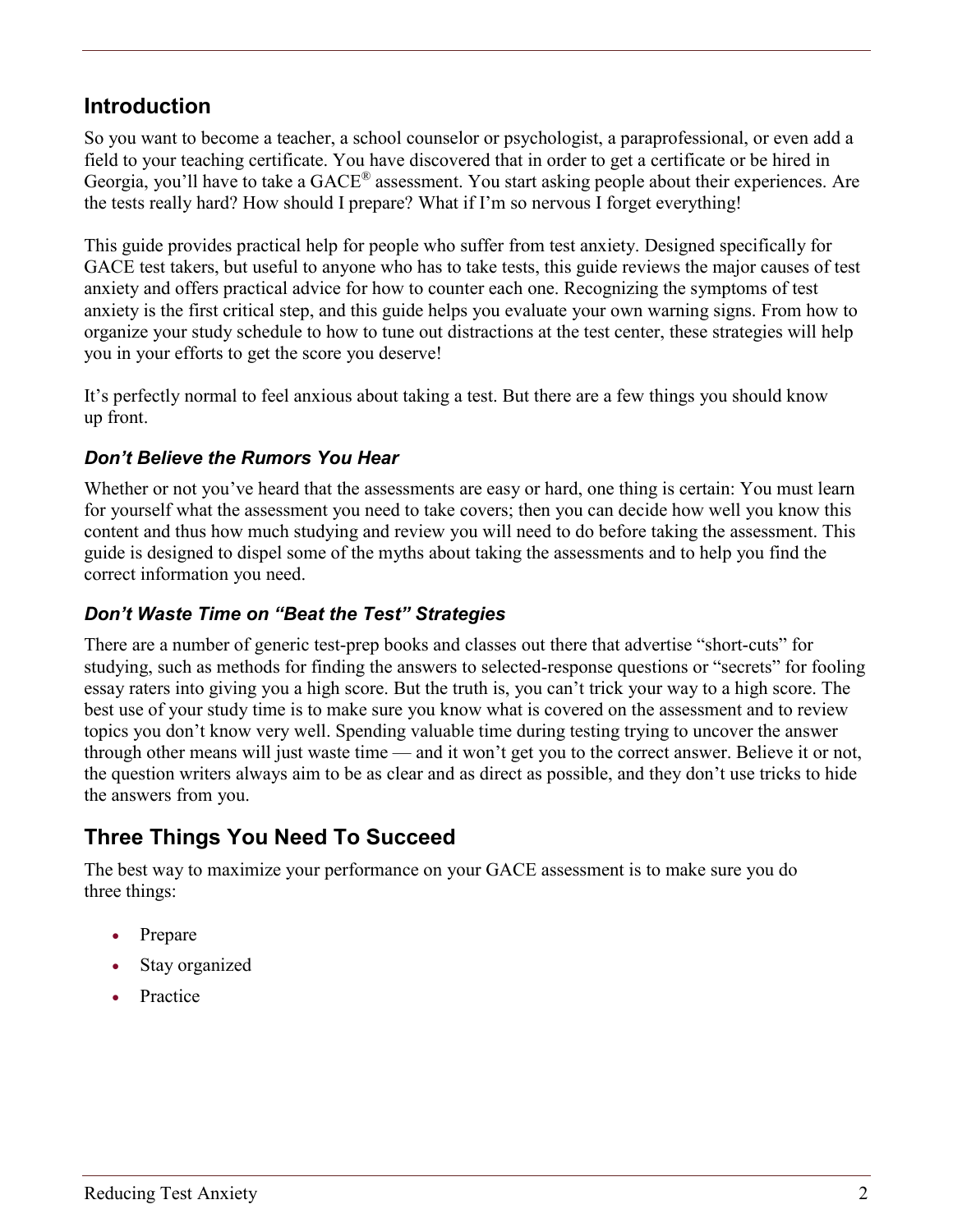#### *Preparation*

Your preparation for the assessment should include learning what the assessment covers and studying areas you don't know very well. It should also include using strategies for reducing test anxiety as part of your studying.

#### *Organization*

Staying organized includes creating a clear, targeted study plan for the weeks leading up to the assessment and sticking to that study plan.

#### *Practice*

Practice should include things such as getting accustomed to sitting for a period of time, answering practice questions, and pacing yourself; the more you practice these activities, the more comfortable you will feel when you actually sit down to take the assessment.

Most of what you'll read in this guide will sound, on some level, like common sense. But if you are like most people, you know what you should do to fight test anxiety — you just can't seem to actually do those things. So, while you might think, "I've heard it all before," it still might be very helpful to read this guide carefully.

Keeping the issue of test anxiety in the forefront of your mind is part of tackling that anxiety. Test anxiety isn't something you can take care of the night before the test with a good night's sleep and a nice dinner, or with a nutritious breakfast on the morning of the test day (though that can certainly help). It's something you need to incorporate into the earliest part of your study plan, so that the techniques for dealing with test anxiety have become second nature to you by the time you actually take the test.

# **How Do You Know Whether You Have Test Anxiety?**

Test anxiety can affect you both mentally and physically. Here are some signs that may indicate you have test anxiety:

### *Mental Signs of Test Anxiety*

- mental blank-out
- racing thoughts
- difficulty concentrating
- negative thoughts about:
	- past performance
	- consequences of failure
	- how everyone else is doing
- knowing the answers after the test, but not while taking it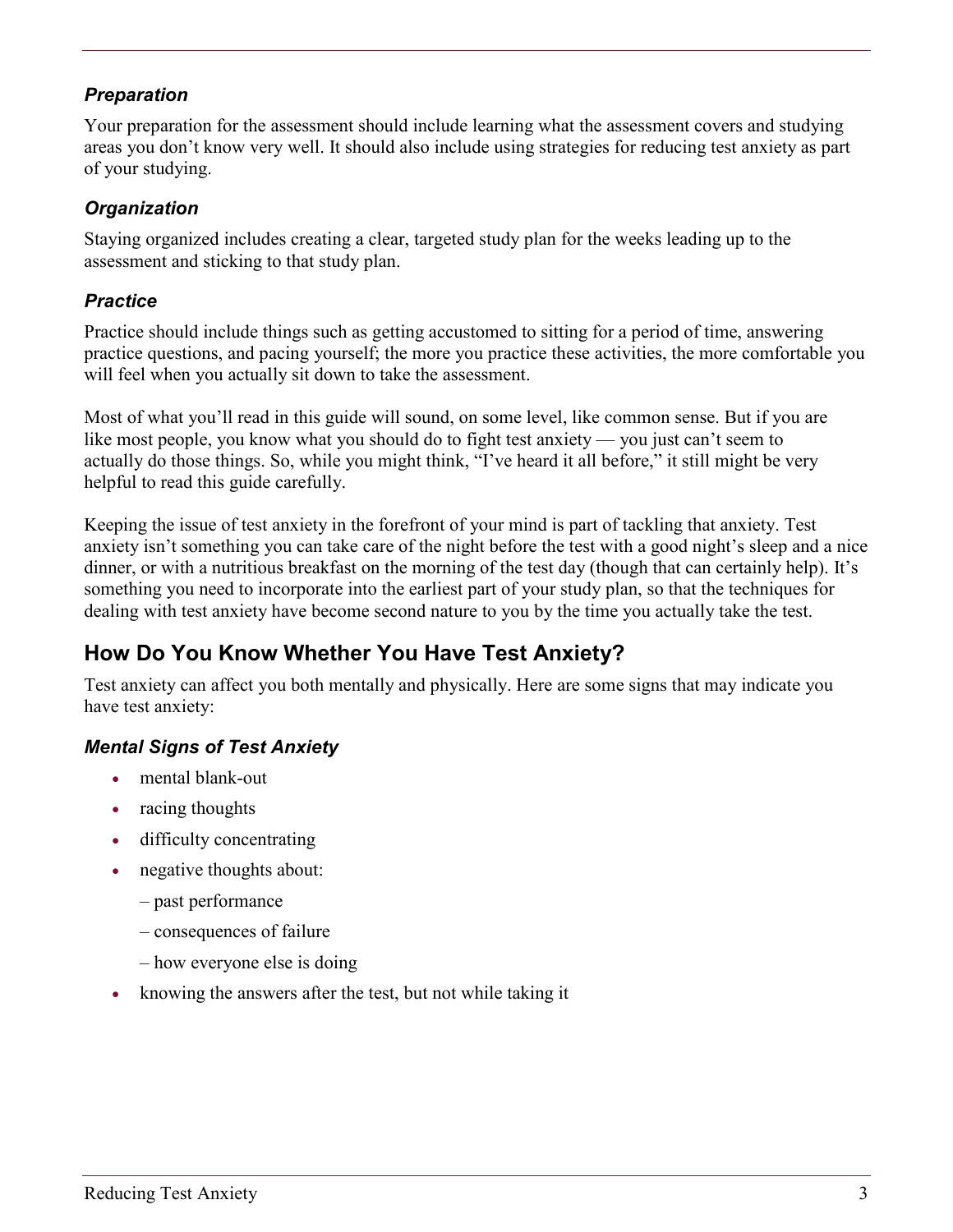#### *Physical Signs of Test Anxiety*

Test anxiety can manifest itself physically, just like other forms of stress and anxiety. Some of the symptoms you may experience are:

- nausea
- cramps
- faintness
- sweating
- headache
- dry mouth
- increased breathing rate
- fast heartheat
- tense muscles

A tiny amount of anxiety isn't bad — it's actually helpful to be "up" when preparing for and taking a test — but if you are showing some of these symptoms, your level of stress may be too high. It may be at a level that can hurt your preparation and your performance.

# **How Can You Cope With Test Anxiety?**

#### *Causes and Cures*

You can tame test anxiety by dealing with the causes. There are things you can do before the test, during the test, and after the test. The following are some main causes for test anxiety. These are things you may have a good reason to be concerned about.

| <b>CAUSE</b> $\Rightarrow$ You are unfamiliar with the test. |
|--------------------------------------------------------------|
| <b>CURE</b> $\Rightarrow$ <b>Learn about the test.</b>       |

It sounds obvious enough, but a lot of people who have test anxiety deal with it by avoidance. They hope that if they avoid confronting the thing that is worrying them, it will go away. Of course, it doesn't go away, so the first thing you can do to deal with your anxiety is to make sure you know the basic facts about the test.

Free GACE Study Companions are available for download in the "Test Preparation Resources" section of the GACE website at **[www.gace.ets.org/prepare](http://www.gace.ets.org/prepare)**. Each study companion contains all of the basic information you need to know about the assessment:

- Assessment name, grade level, and test code
- Brief description of the assessment
- Number of tests within the assessment
- Number of questions in each test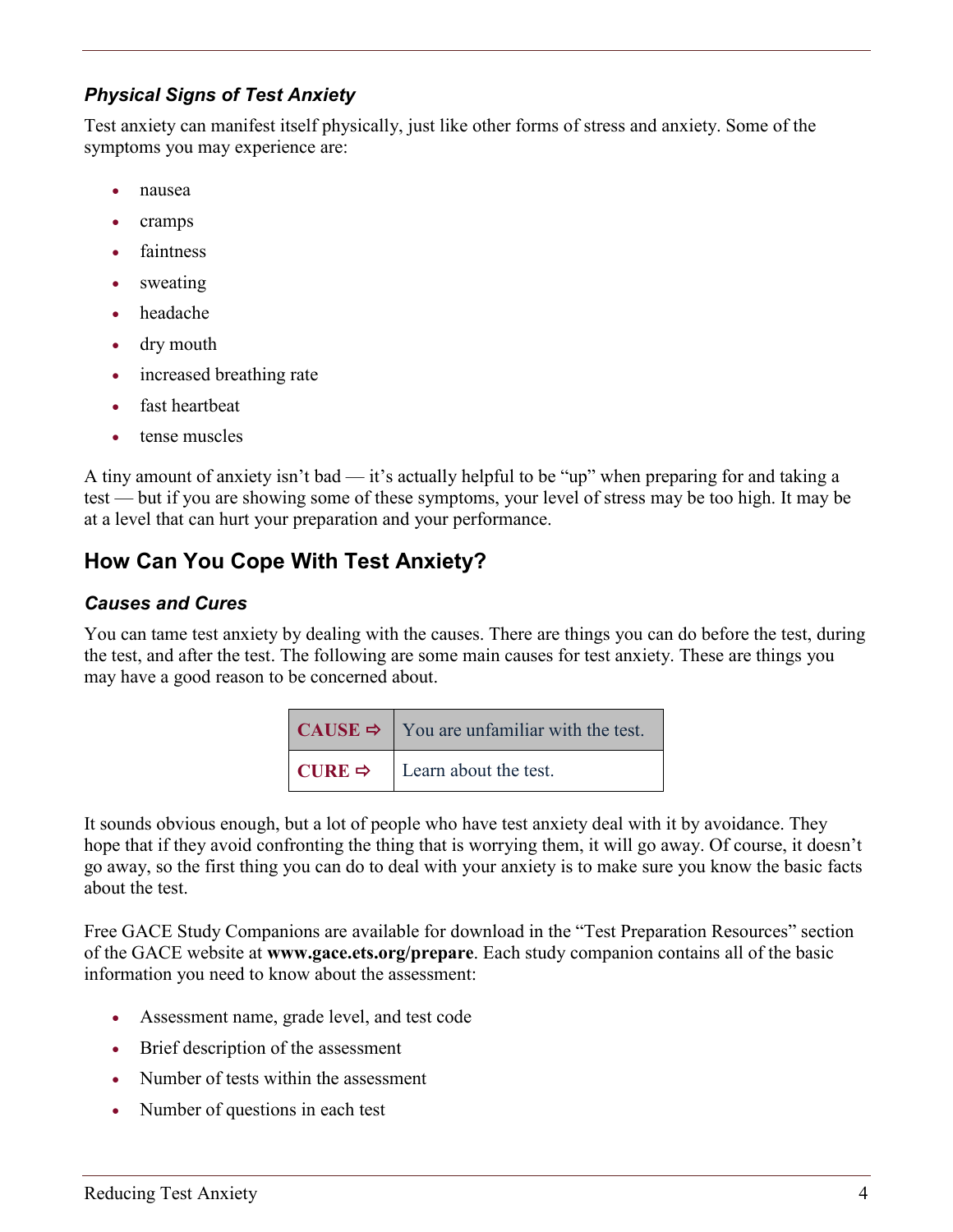- Content specifications for all tests in the assessment
- The format of the questions (for example, selected-response or constructed-response)
- How much time you have to take the test
- Sample questions with answers and rationales
- Additional study resources

The first time you read the study companions, don't worry about answering the practice questions. Simply browse through them to get a feel for what they look like. Note the length of the questions and the variety of topics they cover. If you are unfamiliar with some of the topics covered in the practice questions, keep in mind that the test will cover a much broader range of topics, including those that are probably more familiar to you. These practice questions are designed to familiarize you with the types of questions you will see on the test. Read each question carefully to make sure you understand what is being asked.

| $\mathsf{CAUSE} \Rightarrow$ | You feel you haven't mastered the subject being tested. |
|------------------------------|---------------------------------------------------------|
| $CURE \Rightarrow$           | Make an organized study schedule and stick to it.       |

Each test in an assessment is organized into content subareas. Each subarea is further defined by a set of objectives and their knowledge statements. If you look at the content specifications for your test and start to worry that you haven't mastered this material, first take a deep breath and remember that worrying really doesn't help. Keep in mind that you are not expected to answer every question correctly to pass the test. Every test taker has a unique educational background and a more thorough knowledge of some topics than others.

If you feel you need to review some of the subareas covered on the test, you should create an organized study schedule and stick to it. Stay organized by creating a study plan that outlines what you're going to work on, where you're going to find helpful resources, and when you're going to undertake each step. As you review the content subareas and improve your mastery of them, you should use the various resources that are available to you: textbooks and notes from your courses, and perhaps knowledgeable people you can talk to, such as professors. Make sure your study schedule sets manageable tasks for you to accomplish within a reasonable period of time.

Remember that studying means more than just highlighting words in a textbook. For the test, you should have a good understanding of the important terms and concepts as described in the test objectives and knowledge statements. You should be able to define them in your own words and be able to explain why they are important. Look for ideas that are similar and ask yourself whether you can explain the differences. When you have accomplished each study task you have planned, cross it off your schedule so you experience a sense of accomplishment.

If you feel you are unfamiliar with most or all of the subareas covered on the test, you should consider whether you are ready to take the test. If possible, delay your testing date until you have had more time for review. Rushing into taking the test will not help you succeed. You may also need to consider whether you have received enough training in your field for you to succeed on the test. Have you taken the necessary courses? Did you retain most of the knowledge you gained in those courses? If you're not sure whether you are ready to take the test, seek out advice from an advisor or a professor at your college or university.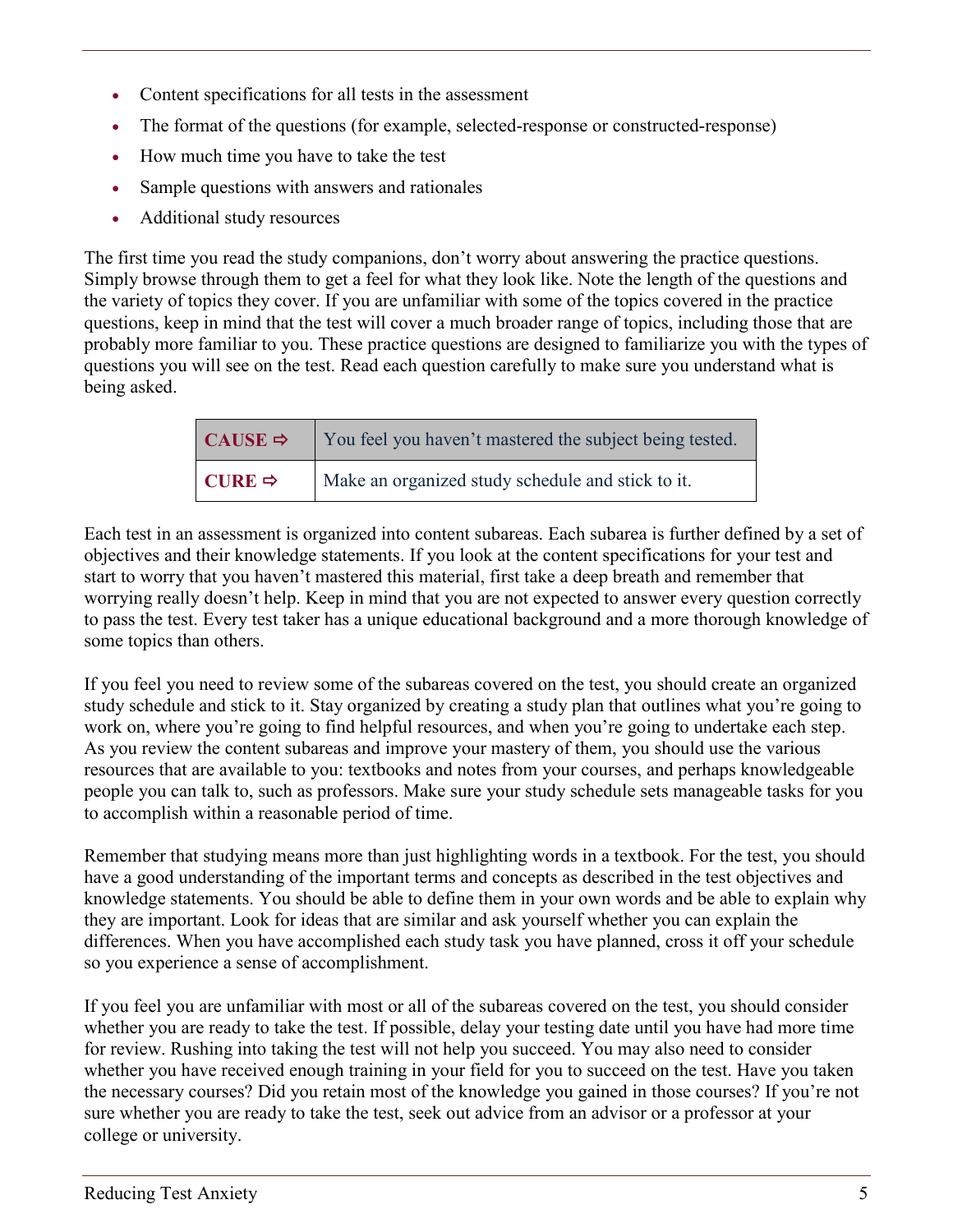Try very hard to stick to your study schedule. If you find you are procrastinating, that can be a sign of negative thoughts, one of the important causes of test anxiety.

| $\mathsf{CAUSE} \Rightarrow$ | You have negative thoughts.                      |
|------------------------------|--------------------------------------------------|
| $\vert$ CURE $\Rightarrow$   | Counter them with positive thoughts and actions. |

Negative thoughts can throw you off your study schedule, and they can also distract you or make you freeze up during the test. Do you ever find yourself troubled with thoughts like these?

- I always do poorly on tests.
- I'm going to flunk this test.
- I won't be able to keep my job.

The time to deal with negative thoughts is now, before the test. Take out a piece of paper and write your negative thoughts in a column. Then, for each one, write a positive thought that argues against it. Here are some examples:

| <b>NEGATIVE THOUGHT</b>                    | <b>POSITIVE THOUGHT</b>                                                                          |
|--------------------------------------------|--------------------------------------------------------------------------------------------------|
| I always do poorly on tests.               | I've got a better study plan for this test than I ever<br>had before.                            |
| If I don't pass this test, I'm a failure.  | I'm going to pass, but if I don't, I can bounce back.                                            |
| The test is going to have trick questions. | The test is designed to let me show what I know, and I<br>know all the formats of the questions. |

Save this list (and add to it when necessary). Whenever you find those negative thoughts coming back, remind yourself of all the positive things you have going for you.

One particular kind of negative thinking that affects many people is perfectionism. Do you find yourself procrastinating when you should be studying for the test? It may be that you've set an unrealistic goal for yourself. It may also be that you are waiting until the last minute to study so that you can give yourself an excuse for not doing well. Here are some examples of perfectionist thoughts and the realistic thoughts that argue against them:

| PERFECTIONIST THOUGHT                                             | <b>REALISTIC THOUGHT</b>                                                                                                                 |
|-------------------------------------------------------------------|------------------------------------------------------------------------------------------------------------------------------------------|
| There's an impossible amount of things to<br>learn for this test! | don't need to know the answer to every question; I just<br>need to pass.                                                                 |
| My knowledge of one of the topics is<br>really shaky.             | don't need to know everything about every topic. Also, if I<br>start now, I can learn more about the topics in which I<br>know I'm weak. |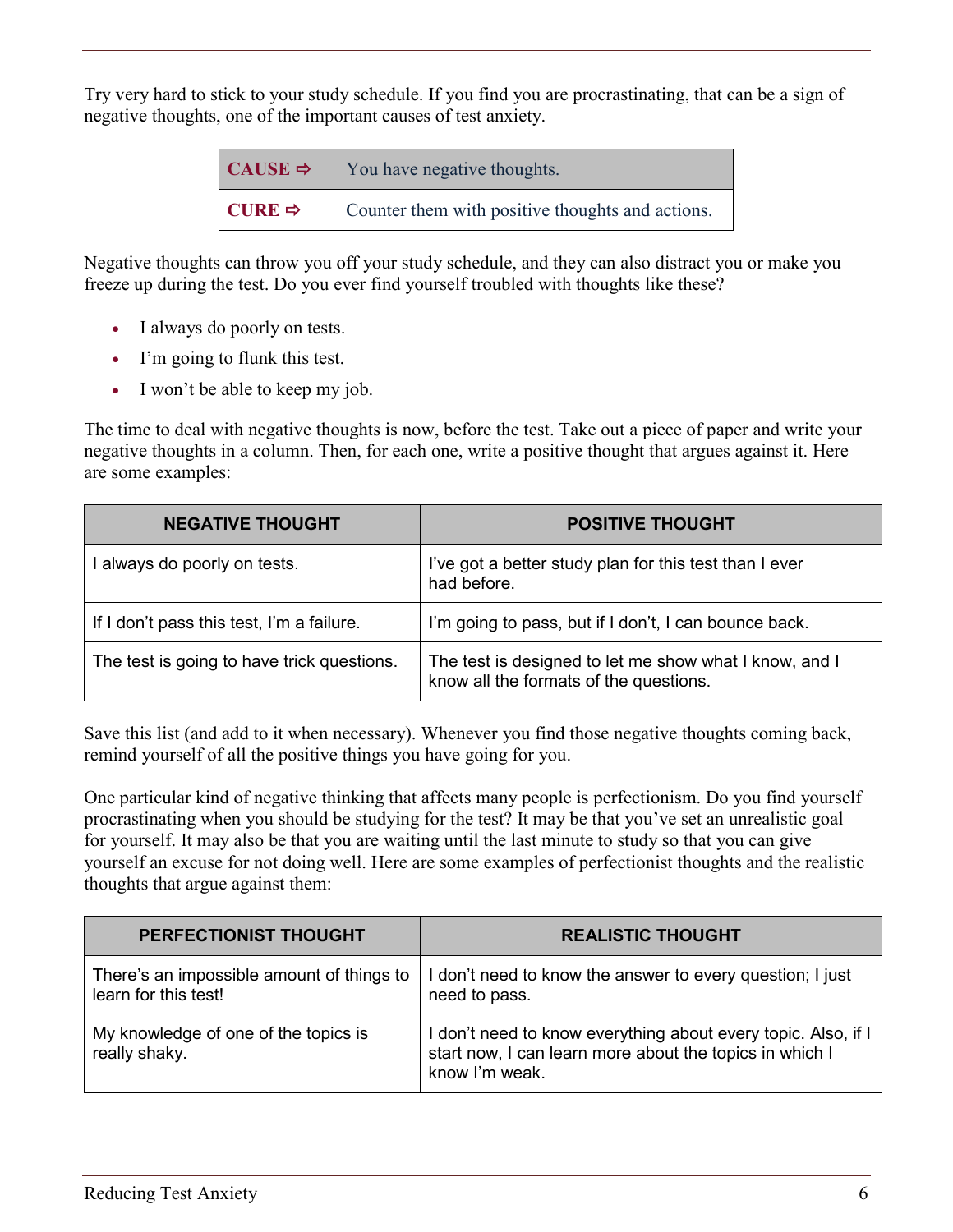#### *Myths vs. Reality*

Studying with friends can be very helpful, but sometimes friends can also be the source of a lot of false information about the tests. There are many myths that circulate about tests, but they are just that — myths.

| CAUSE $\Rightarrow$ | You believe certain myths about tests. |
|---------------------|----------------------------------------|
| CURE $\Rightarrow$  | Learn the truth about tests.           |

Here are a few myths you may have heard, and the realities (from the test experts at ETS):

- **Myth:** The first question is always a "trick" question to throw you off.
- **Reality:** No question is ever written to throw you off. The test makers analyze how people have responded to each question, and if there is ample evidence that a question is confusing, the question is not scored and is removed from future tests.
- **Myth:** The same answer choice never appears more than three times in a row.
- **Reality:** There are no rules about answer choices. Simply answer the questions to the best of your ability and don't worry about answer choice patterns.
- **Myth:** The questions are written to test how well you take standardized tests, not to test what you actually know.
- **Reality:** Every question is written to test a specific skill or piece of knowledge.
- **Myth:** Tests are designed so you have to answer each question really quickly, and you're not likely to have time to answer them all.
- **Reality:** Tests are designed so that most test takers will have enough time to answer every question.
- **Myth:** Hard questions are worth more points than easy questions.
- **Reality:** In any one section of a selected-response test, all of the questions count for an equal number of points. Therefore, if you find a question very difficult, you should skip it (save it for later), because the easy questions are worth just as much.
- **Myth:** Tests are full of biased questions.
- **Reality:** Test makers do everything they can to ensure that biased questions are kept off tests. Every question is reviewed carefully to ensure that it does not contain biased subject matter, overly specialized language, or something that might be upsetting or distracting. After tests are given, researchers analyze the way different groups of people answered different questions. If they find, for example, that female test takers tend to answer a certain question differently from male test takers, the question is not scored and is removed from future tests.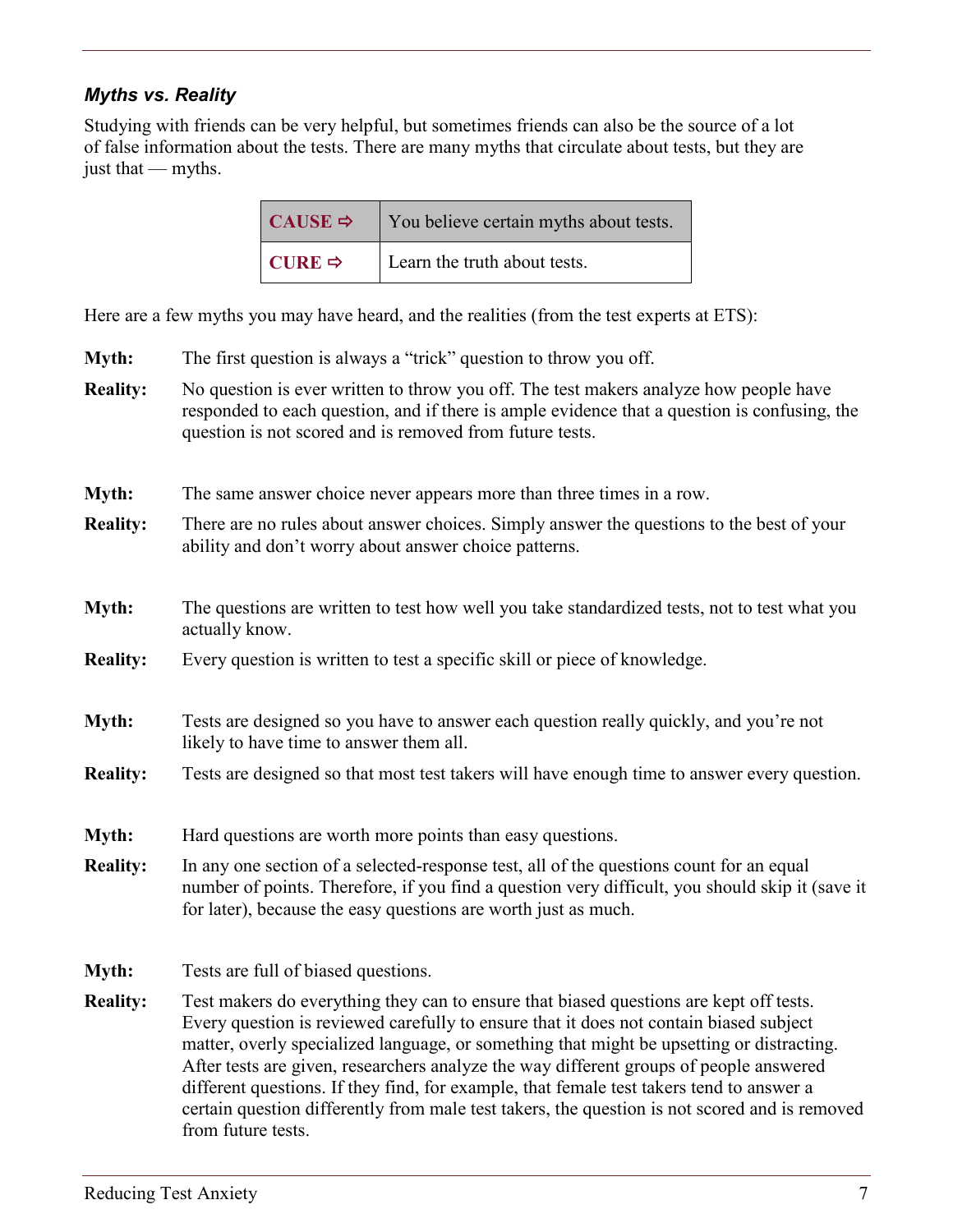You have probably heard many other myths about standardized tests, but the important thing to do is find out the reality and ignore the myths. You need to answer each question on the test based on your knowledge of the topic being tested. If you pause to worry about myths instead, you're not going to answer the questions to the best of your ability.

| $CAUSE \Rightarrow$ | Your body shows signs of anxiety.                   |
|---------------------|-----------------------------------------------------|
| CURE $\Rightarrow$  | Take care of your body, and your mind will benefit. |

If you start to see physical signs of test anxiety, you may need to take better care of your body.

- **Eat well and exercise.** Don't disrupt your regular eating and exercise schedule to study for the test. Continuing your activities as usual will help you maintain your emotional and physical wellbeing.
- **Get plenty of sleep.** Studies have shown that lack of sleep can contribute to memory loss and lack of concentration, so be sure to get enough sleep throughout your studying schedule, and especially the night before the test.
- **Continue to socialize with friends and family.** Your emotional health is as important as your physical health for minimizing anxiety, so be sure to take time for social interaction.
- **Take regular study breaks.**
- **Surround yourself with positive people who support your studying.** Avoid friends and acquaintances with negative attitudes, especially negative attitudes about the test itself.

| CAUSE $\Rightarrow$ | Tension reinforces itself and builds up. |
|---------------------|------------------------------------------|
| CURE $\Rightarrow$  | Practice tension-release exercises.      |

When you are feeling anxious, the tense feelings in your body can build up. You can learn how to break the cycle of anxiety by teaching your body how to release tension. Like most of the other tips in this booklet, this is not something to work on the night before the test. It would be helpful to practice the following techniques for several weeks or months:

- When you start feeling anxious, take a few long, deep breaths and exhale slowly. While you do this, it may help you to close your eyes and imagine a peaceful setting, such as a quiet, tree-lined pond or a quiet park on a sunny, spring day.
- When you feel your body tensing up, focus on a particular group of muscles (e.g., the shoulders or the legs), and first contract them for about 10 seconds and then let them relax. Concentrate on the difference in the feelings and repeat the exercise, trying to get the muscles to relax more each time.

When you've become proficient in these techniques through practice, you'll be able to use them during the test whenever you feel anxiety creeping up on you. They take only a few seconds to do and can make the test session a lot less stressful.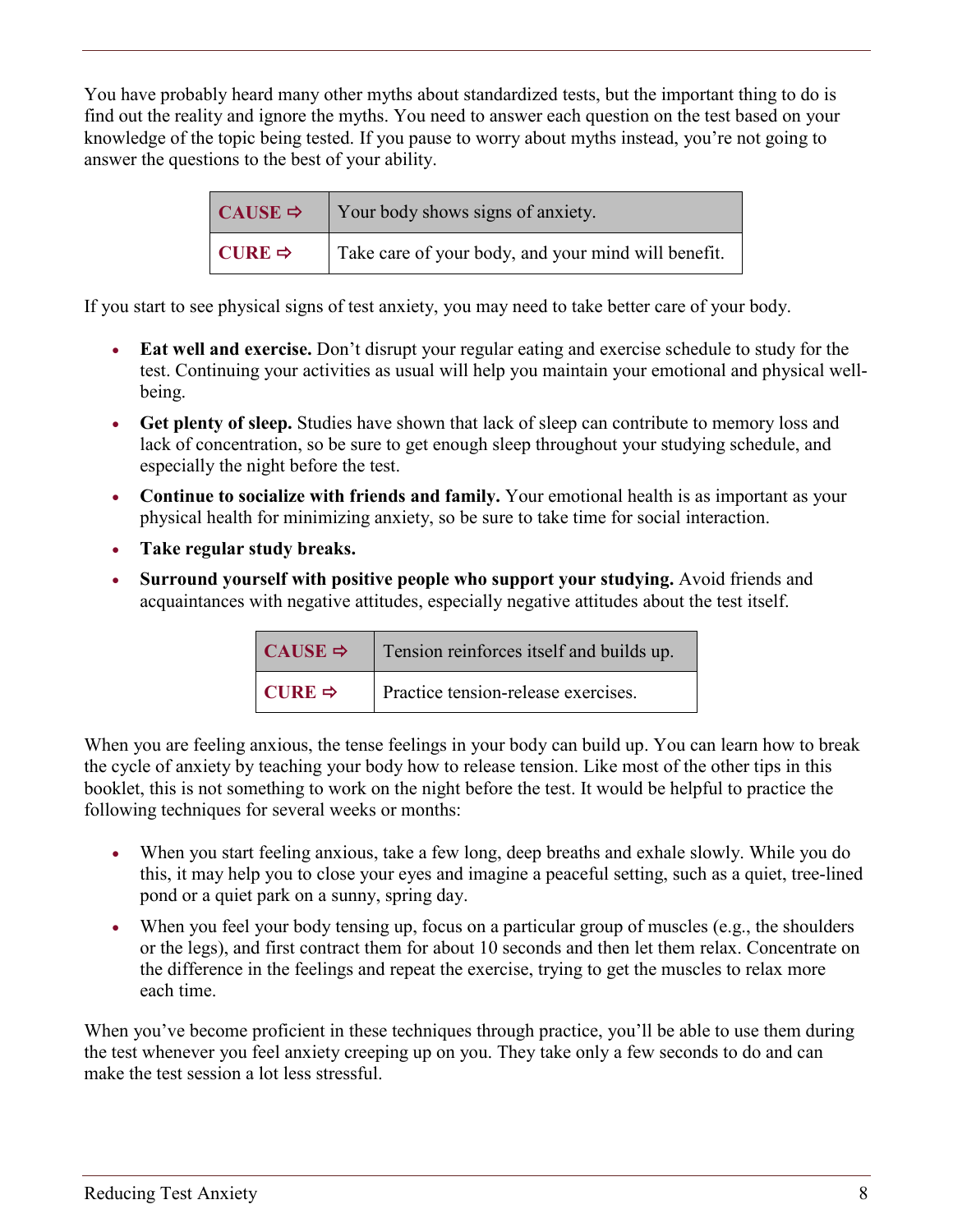| $CAUSE \Rightarrow$ | You allow the test environment to get on your nerves. |
|---------------------|-------------------------------------------------------|
| CURE $\Rightarrow$  | Tune out distractions.                                |

The test administrator will try to make the environment conducive for taking a test. However, the reality is that not all aspects of the environment can be controlled. Another test taker may have a cough or the sniffles, or the room may be crowded, or the temperature may be warmer or cooler than you like. Dress in comfortable clothing so you are ready for either warm or cool rooms. You can't control everything that will happen there, but you can help minimize the distractions you might encounter.

- **Avoid arriving too early or too late.** Make sure you know how to get to the test center and how much time it will take you to get there. (Be sure to consider the likely amount of traffic on the day of the test.)
- **Don't chat with others.** Even if you know other people taking the test, nervousness and anxiety can be contagious. By now you should know everything you need to know about the test, so if you learn anything new from your friends at the test site, it's likely to be a myth — and the worst time for you to hear a myth is right before the test begins.

You should also arrive with a ready-to-use strategy for dealing with any distractions that may come up. One strategy is mentally repeating a word or phrase (such as "Remain calm") as a tool for focusing your mind. You may have some other strategy that works for you. Whatever strategy you choose, try to use it while you're studying for the test. Not only will it help you feel better, but it will also be second nature by the time you arrive to take the test.

| CAUSE $\Rightarrow$ | Your mind goes blank or it wanders. |
|---------------------|-------------------------------------|
| CURE $\Rightarrow$  | Stay focused.                       |

Many people get so nervous when they first begin their test that their minds "go blank" or start to race with unrelated thoughts. To avoid this, arrive at the test with a plan for how you will start the test. When the test administrator tells you that you can begin, read through the introductory screens carefully; don't race through them to get to the first question. The time you take to read the directions is not considered part of the testing time; however, it is recommended that you take no more than 15 minutes.

There are screens built into each test with instructions on how to answer specific types of questions. These can all be accessed by selecting "Help." Some tests also include reference documents (e.g., Periodic table of the Elements). You can become familiar with these functions before the day of the test. An interactive computer-delivered test demonstration video is available in the "Test Preparation Resources" section of the GACE website at **[www.gace.ets.org/prepare/videos](http://www.gace.ets.org/prepare/videos)**.

It often makes sense to start with the first question, but you can start with any question you wish. To answer a question, click on a response. To move on to the next question, click on "Next." To return to a previous question, click on "Back." Also remember that you can skip difficult questions and return to them later if there is time. To mark a question to review or return to later, click on "Mark." Remember that you are not expected to answer every question correctly, so go into the test mentally prepared to encounter questions for which you do not know the answer.